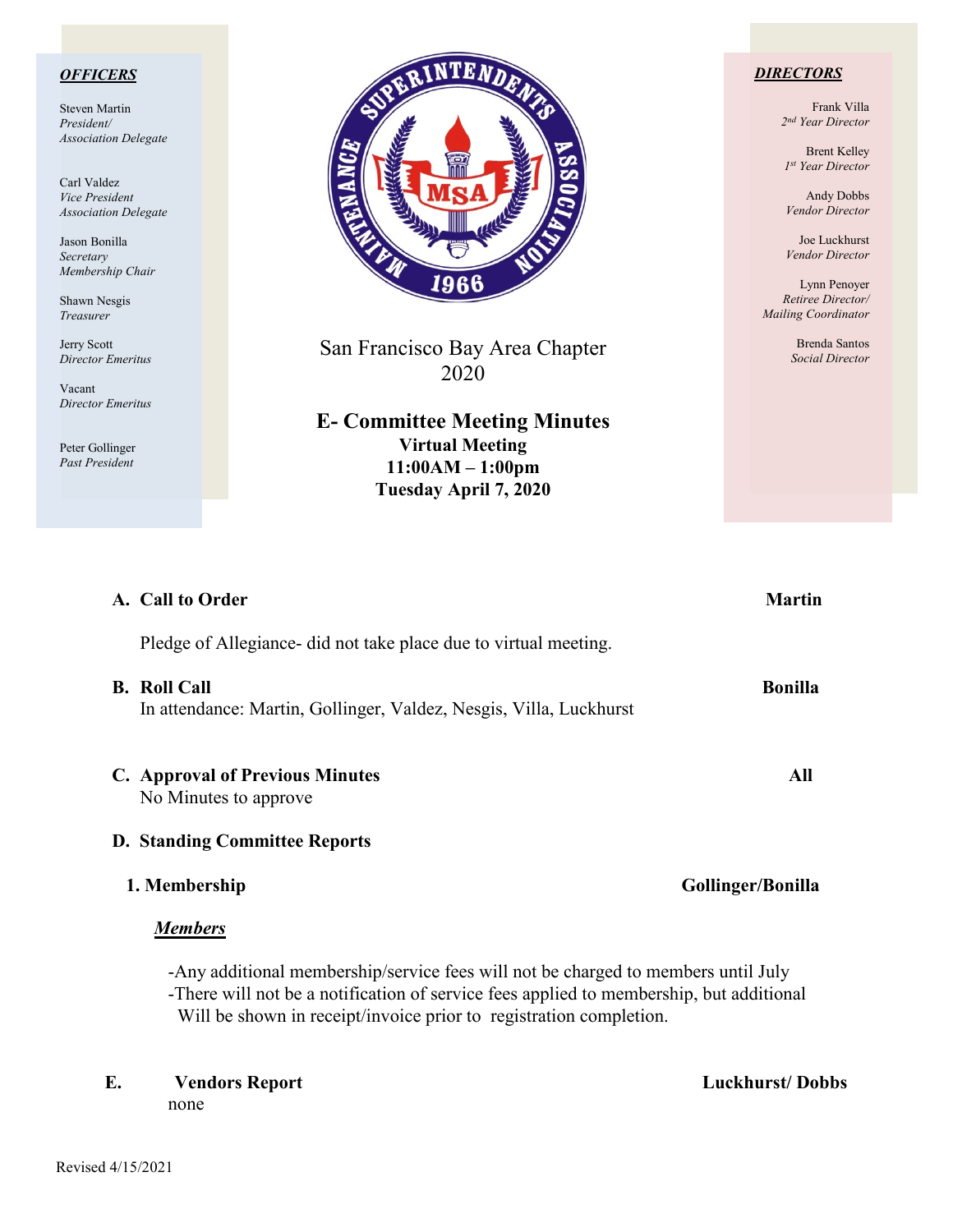# **G. Foundation Report Valdez** - current balance of \$113K is experiencing losses due to the economy. No action to be taken **H. Scholarships Valdez** -Scholarship applications are on hold until further notice due to covid-19 shut down and limited access to resources for applicants. **I.** Golf Tournament Committee Report Dobbs/Martin none

## **J. Social Committee Santos** none

# **K. Treasurer's report Nesgis**

-Accounts discussed. No vote on Treasurers Report due to lack of quorum. Move to May's agenda

| S |
|---|
| S |
| Я |
|   |

L. Technology/ CVent Report **Martin/Gollinger** none

**F. Association Report** Martin/Valdez May's meeting cancelled to covid-19. Next meeting scheduled June 4<sup>th</sup> in Santa Barbara